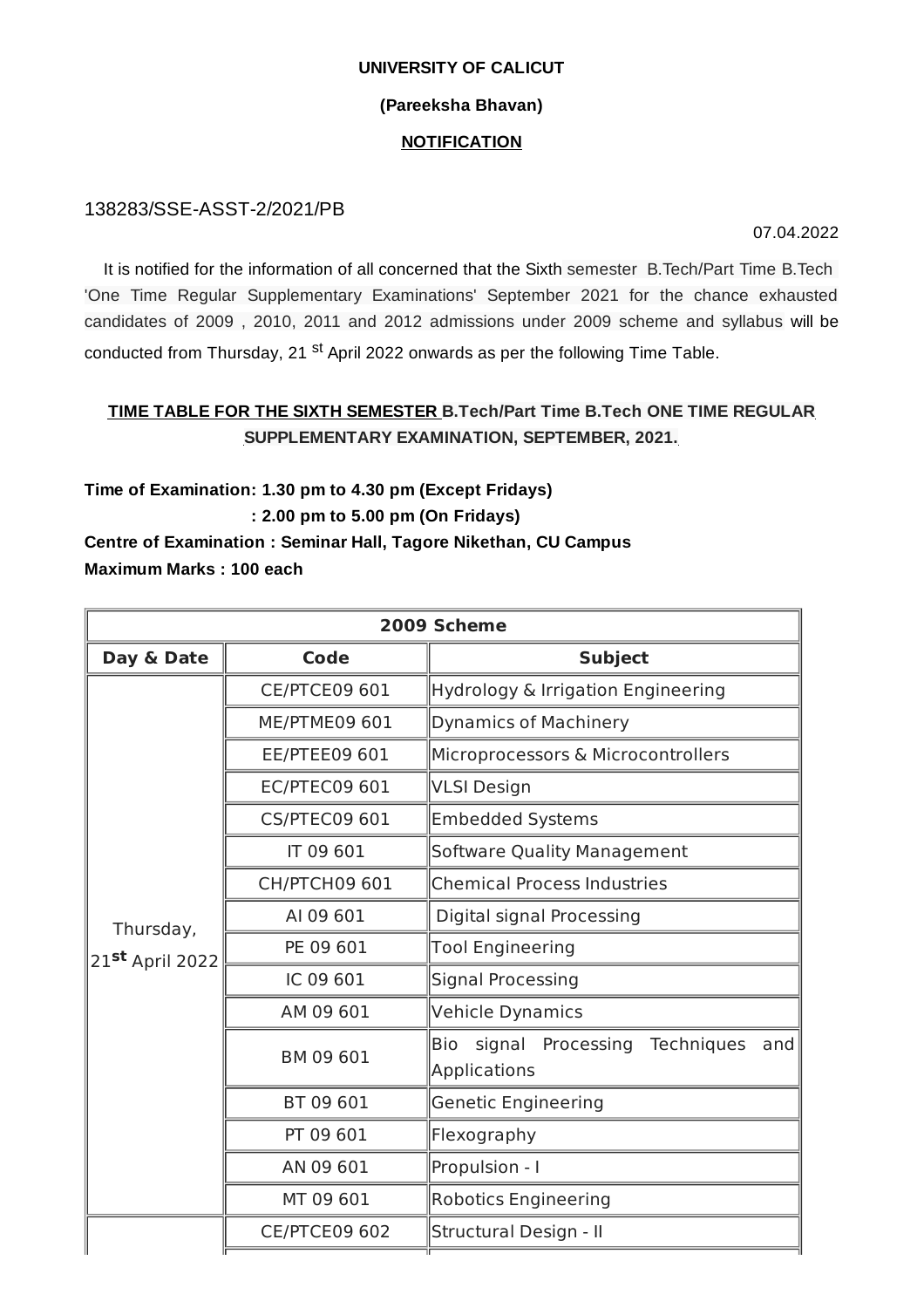|                             | <b>ME/PTME09 602</b> | Finite Element Method                                                                                                                                     |
|-----------------------------|----------------------|-----------------------------------------------------------------------------------------------------------------------------------------------------------|
| Monday,                     | 602                  | Engineering Economics & Principles of<br>EC/PTEC/AI/EE/BM/IC09 Management (Section 1: Engineering<br>Economics) (Section 2 : Principles of<br>Management) |
| 25 <sup>th</sup> April 2022 | IT/CS/PTCS09 602     | Compiler Design                                                                                                                                           |
|                             | <b>CH/PTCH09 602</b> | Process Dynamics & Control                                                                                                                                |
|                             | PE09 602             | Metal Forming                                                                                                                                             |
|                             | AM 09 602            | Metrology & Instrumentation                                                                                                                               |
|                             | BT09 602             | <b>Bioprocess Engineering</b>                                                                                                                             |
|                             | PT09 602             | Instrumentation & Control                                                                                                                                 |
|                             | AN09 602             | Aircraft Systems, Instrumentation &<br>Applications                                                                                                       |
|                             | MT09 602             | Microprocessors and Microcontrollers                                                                                                                      |
|                             | <b>CE/PTCE09 603</b> | Structural Analysis - III                                                                                                                                 |
|                             | ME/PTME/AM09 603     | Machine Design - I                                                                                                                                        |
|                             | EE/PTEE09 603        | Modern Control Theory                                                                                                                                     |
|                             | <b>EC/PTEC09 603</b> | Radiation & Propagation                                                                                                                                   |
|                             | IT/CS/PTCS09 603     | Computer Networks                                                                                                                                         |
| Wednesday,                  | <b>CH/PTCH09 603</b> | <b>Mass Transfer Operations - II</b>                                                                                                                      |
|                             | AI09 603             | Biomedical Instrumentation                                                                                                                                |
|                             | PE09 603             | Industrial Engineering                                                                                                                                    |
| 27 <sup>th</sup> April 2022 | IC09 603             | Microprocessors                                                                                                                                           |
|                             | BM 09 603            | Medical Imaging Techniques                                                                                                                                |
|                             | BT09 603             | Financial Management & Cost Estimation<br>of Process Industries                                                                                           |
|                             | PT09 603             | Design of Machine Elements                                                                                                                                |
|                             | AN09 603             | <b>Experimental Stress Analysis</b>                                                                                                                       |
|                             | MT09 603             | Design of Mechatronics system                                                                                                                             |
|                             | <b>CE/PTCE09 604</b> | Geotechnical Engineering - II                                                                                                                             |
|                             | <b>ME/PTME09 604</b> | <b>Operations Research</b>                                                                                                                                |
|                             | <b>EE/PTEE09 604</b> | <b>Electric Drives</b>                                                                                                                                    |
|                             | <b>EC/PTEC09 604</b> | Control Systems                                                                                                                                           |
|                             | IT /CS/PTCS09 604    | Database Management Systems                                                                                                                               |
|                             | <b>CH/PTCH09 604</b> | Economics & Management of Chemical<br>Industries                                                                                                          |
| Friday,                     | AI09 604             | <b>Advanced Control Theory</b>                                                                                                                            |
| 29 <sup>th</sup> April 2022 | PE09 604             | Instrumentation & Control                                                                                                                                 |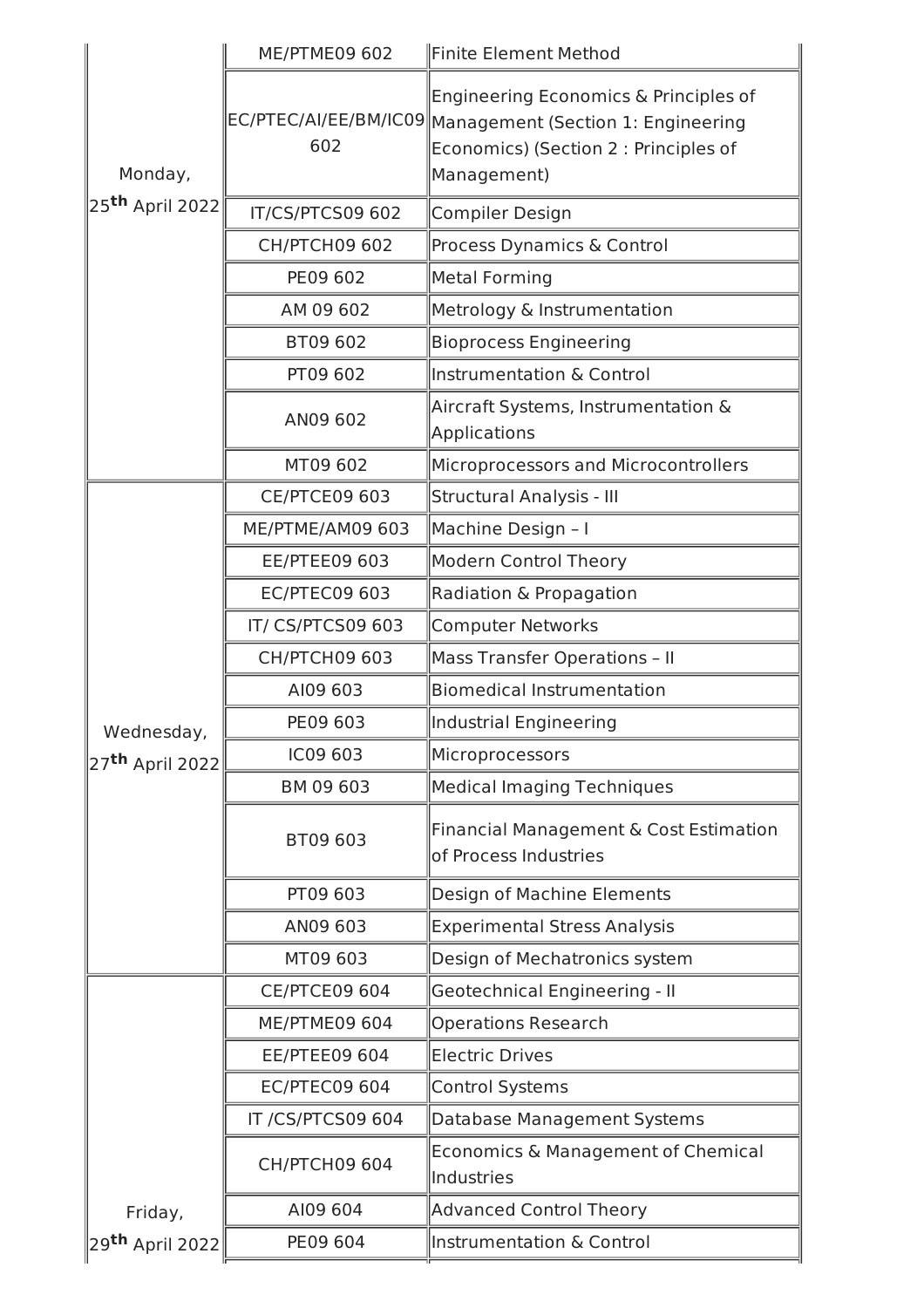|                                       | IC09 604                | Industrial Instrumentation - II                |  |  |
|---------------------------------------|-------------------------|------------------------------------------------|--|--|
|                                       | AM 09 604               | Metal Cutting & Forming                        |  |  |
|                                       | BM 09 604               | <b>Control Systems</b>                         |  |  |
|                                       | BT09 604                | Process Dynamics & Control                     |  |  |
|                                       | PT09 604                | Print Finishing & Converting                   |  |  |
|                                       | AN09 604                | Aerodynamics - II                              |  |  |
|                                       | MT09 604                | <b>Embedded Systems</b>                        |  |  |
|                                       | <b>CE/PTCE09 605</b>    | Transportation Engineering - II                |  |  |
|                                       | ME/PTME/AM09 605        | Computer Integrated Manufacturing              |  |  |
|                                       | <b>EE/PTEE09 605</b>    | <b>Electrical Engineering Drawing</b>          |  |  |
| Thursday,                             | <b>EC/PTEC09 605</b>    | <b>Optical Communication</b>                   |  |  |
| 5 <sup>th</sup> May 2022              | <b>CS/PTCS09 605</b>    | <b>Computer Graphics</b>                       |  |  |
|                                       | IT 09 605               | Human Computer Interaction                     |  |  |
|                                       | <b>CH/PTCH09 605</b>    | <b>Energy Engineering</b>                      |  |  |
|                                       | AI09 605                | Industrial Instrumentation                     |  |  |
|                                       | PE09 605                | Inspection & Quality Control                   |  |  |
|                                       | IC09 605                | <b>Process Control Instrumentation</b>         |  |  |
| Thursday,                             | BM 09 605               | Biomedical Equipments & Biophotonics           |  |  |
| 5 <sup>th</sup> May 2022              | BT09 605                | Food Biotechnology                             |  |  |
|                                       | PT09 605                | <b>Screen Printing &amp; Gravure</b>           |  |  |
|                                       | AN09 605                | Computer Integrated Manufacturing              |  |  |
|                                       | MT09 605                | Intelligent Manufacturing Technology           |  |  |
| <b>ELECTIVES</b>                      |                         |                                                |  |  |
|                                       | CE/PTCE09 L 01          | Advanced Mechanics of Materials                |  |  |
|                                       | CE/PTCE09 L 02          | Traffic Engineering                            |  |  |
|                                       | CE/PTCE09 L03           | Maintenance & Repair of Building               |  |  |
|                                       | CE/PTCE09 L04           | Computer Applications & Operations<br>Research |  |  |
|                                       | CE/PTCE09 L 05          | <b>Functional Design of Buildings</b>          |  |  |
| Tuesday,<br>10 <sup>th</sup> May 2022 | MT09 L 02               | <b>Environment Pollution and Control</b>       |  |  |
|                                       | ME/PTME/AM/AN09 L<br>01 | <b>Composite Materials</b>                     |  |  |
|                                       | ME/PTME/AM/AN09 L<br>02 | Computational Methods in Engineering           |  |  |
|                                       | ME/PTME/AM/AN09 L<br>03 | Industrial Maintenance                         |  |  |
|                                       | ME/PTME/AM09 L 04       | Mechatronics                                   |  |  |
|                                       | ME/PTME/AM/AN09 L<br>05 | Tool Engineering & Design                      |  |  |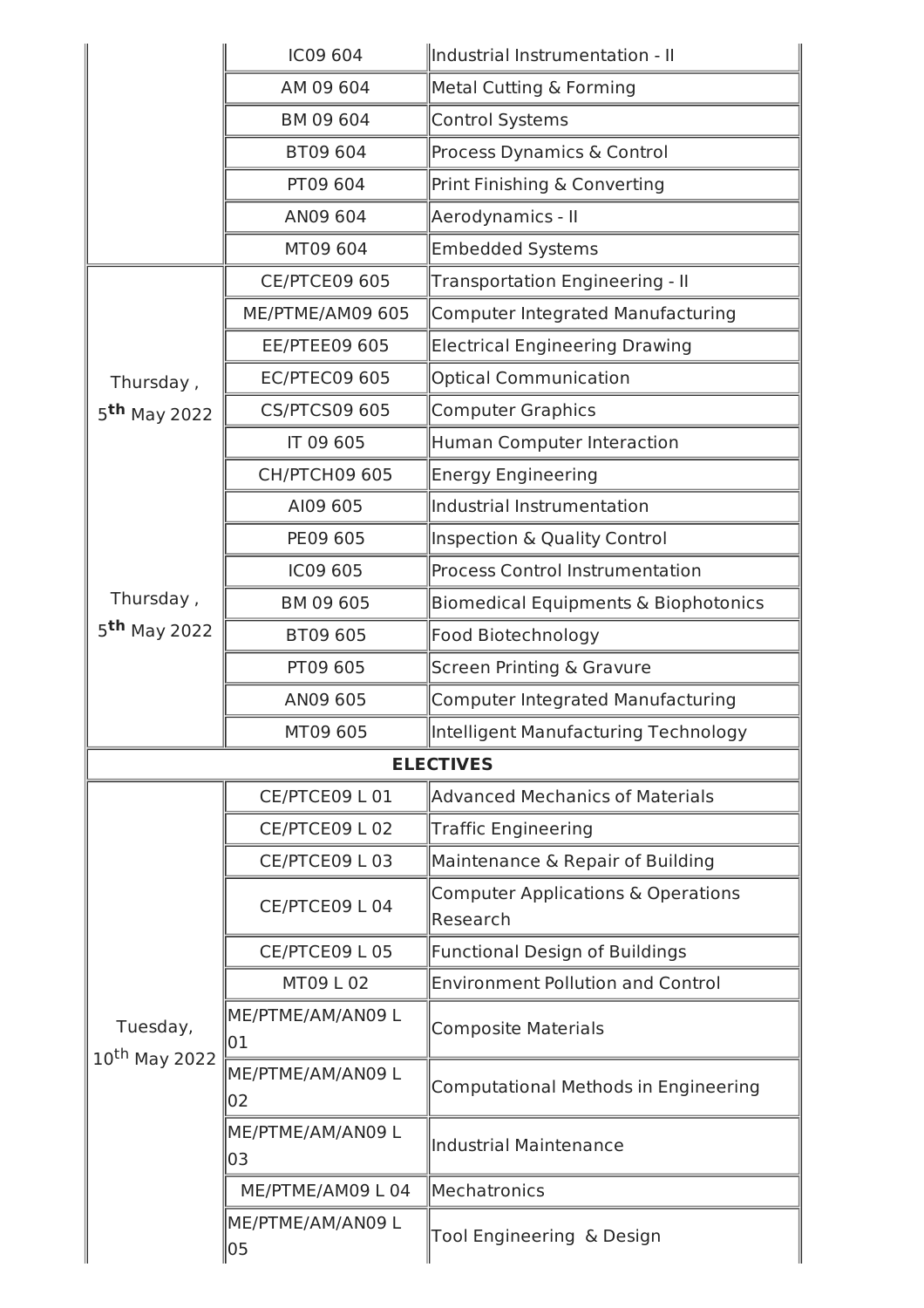| EE/PTEE09 L 01              | <b>Generalized Machine Theory</b>               |  |
|-----------------------------|-------------------------------------------------|--|
| EE/PTEE09 L 02              | Numerical Analysis & Optimization<br>Techniques |  |
| EE/PTEE09 L03               | Computer Organization & Architecture            |  |
| EE/PTEE09 L 04/IC09 L<br>02 | Entrepreneurship                                |  |
| EE/PTEE09 L05               | <b>Bio-Medical Engineering</b>                  |  |
| EC/PTEC09 L01               | <b>Power Electronics</b>                        |  |
| EC/PTEC09 L02               | Numerical Methods for Engineers                 |  |
| EC/PTEC09 L03               | Entrepreneurship                                |  |
| EC/PTEC09 L04               | Speech & Audio Processing                       |  |
| EC/PTEC09 L05               | Satellite Communication                         |  |
| CS/PTCS09 L01               | Information Security                            |  |
| <b>CS/PTCS09 L02</b>        | Computational Intelligence                      |  |
| CS/PTCS09 L03               | Queuing Theory                                  |  |
| CS/PTCS09 L04               | Object Oriented Modelling & Design              |  |
| CS/PTCS09 L05               | Management Information Systems                  |  |
| <b>IT09 L 01</b>            | <b>Digital Signal Processing</b>                |  |
| <b>IT09 L 02</b>            | <b>Optimization Techniques</b>                  |  |
| <b>IT09 L03</b>             | Information Theory & Coding                     |  |
| <b>IT09 L04</b>             | Linear System Analysis                          |  |
| <b>IT09 L05</b>             | Information Retrieval                           |  |
| CH/PTCH09 L01               | High Polymer Engineering                        |  |
| CH/PTCH09 L02               | <b>Water Treatment Technology</b>               |  |
| CH/PTCH09 L03               | <b>Essentials of Management</b>                 |  |
| CH/PTCH09 L04               | Numerical Analysis                              |  |
| CH/PTCH09 L05               | <b>Computational Fluid Dynamics</b>             |  |
| AI09 L 01                   | <b>Wireless Communication Systems</b>           |  |
| AI09 L 02                   | Multimedia Communications                       |  |
| AI09 L 03                   | Digital Design with VHDL                        |  |
| AI09 L 04                   | Information Theory & Coding                     |  |
| AI09 L 05                   | <b>Embedded Systems</b>                         |  |
| PE09 L 01                   | Human Resources Management                      |  |
| <b>PE09 L 02</b>            | <b>Marketing Management</b>                     |  |
| PE09 L 03                   | <b>Machine Tool Design</b>                      |  |
| <b>PE09 L 04</b>            | Mechatronics                                    |  |
| <b>PE09 L 05</b>            | Advanced Materials & Processing                 |  |
| IC09 L 01                   | <b>Computer Networks</b>                        |  |